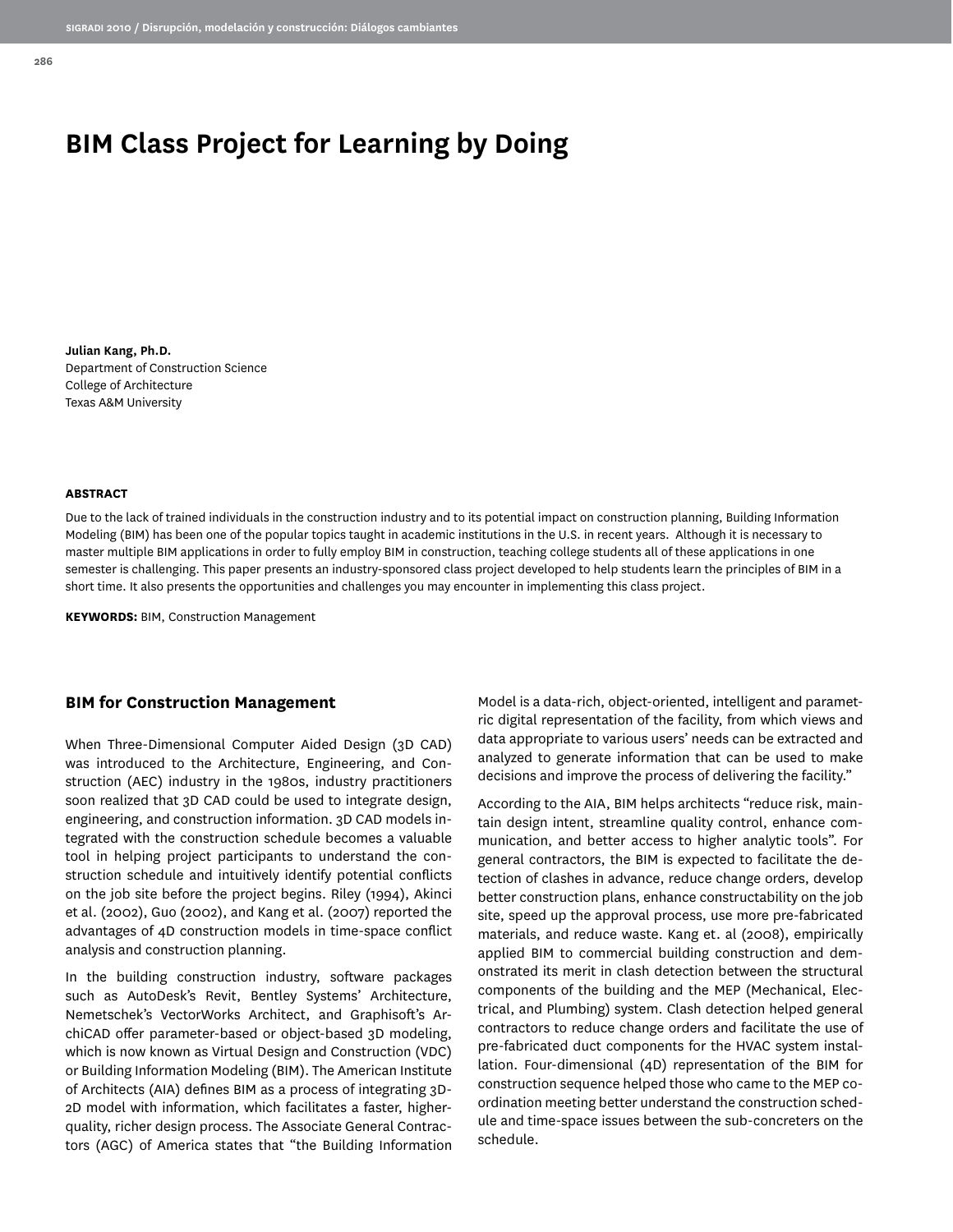Aware of the benefits of using BIM for clash detection and other practices in construction management, government agencies recently started mandating the use of BIM for their projects. The General Services Administration (GSA), US Army Corps of Engineers, State of Wisconsin, City of Dallas, and City of San Antonio are some of those agencies demanding that BIM be used in their projects. As a result, more general contractors started seeking BIM experts in order to meet with the demands of government agencies.

#### **BIM Courses at Texas A&M University**

The goal of the BIM course offered by the Department of Construction Science at Texas A&M University is to help students develop an understanding of Building Information Modeling (BIM) for project acquisition, construction planning, and project control. Specifically, this course teaches students how to use BIM to explain a construction project, including construction schedule and equipment utilization. Students enrolled in the course learn how to use Autodesk Revit, Goggle Sketch-Up, Google Earth, Autodesk NavisWorks, and Microsoft Movie Maker collectively in order to produce a 4D computer model explaining a construction project. Autodesk Revit is used to produce a parametric 3D computer model of a building; Google Sketch-Up is used to handle a 3D model of construction equipment such as tower crane; Google Earth is used to explain the location of the project; Autodesk NavisWorks is used for combining the 3D model and construction schedule in order to produce a 4D model representing the construction sequence; and Microsoft Movie Maker is used to produce a video clip showing the construction sequence and equipment utilization.

## **BIM Class Project**

The aforementioned applications are collectively used for clash detection, construction scheduling, and project control. One has to know how to use all of these applications to some extent in order to understand how BIM can advance these construction management practices. However, most students on the BIM courses at Texas A&M University are exposed to these computer applications for the first time. Teaching them how to use multiple BIM applications collectively for construction management in one semester would be challenging if a traditional instructor-led training method were used.

The BIM courses offered by the Department of Construction Science use the industry-sponsored class term project to teach students how to use multiple BIM application for construction management in one semester. This project-driven BIM class asks students to create a video clip explaining the construction sequence of the sponsor's ongoing project, for which they need to produce a 4D computer model by combing the 3D computer model of the building and its construction sequence. Students create the 3D computer model using 2D drawings provided by the sponsor. They are requested to design the construction sequence by themselves and, after creating the 4D computer model, they are then requested to



*Figure 1: 3D model created by a student in one week*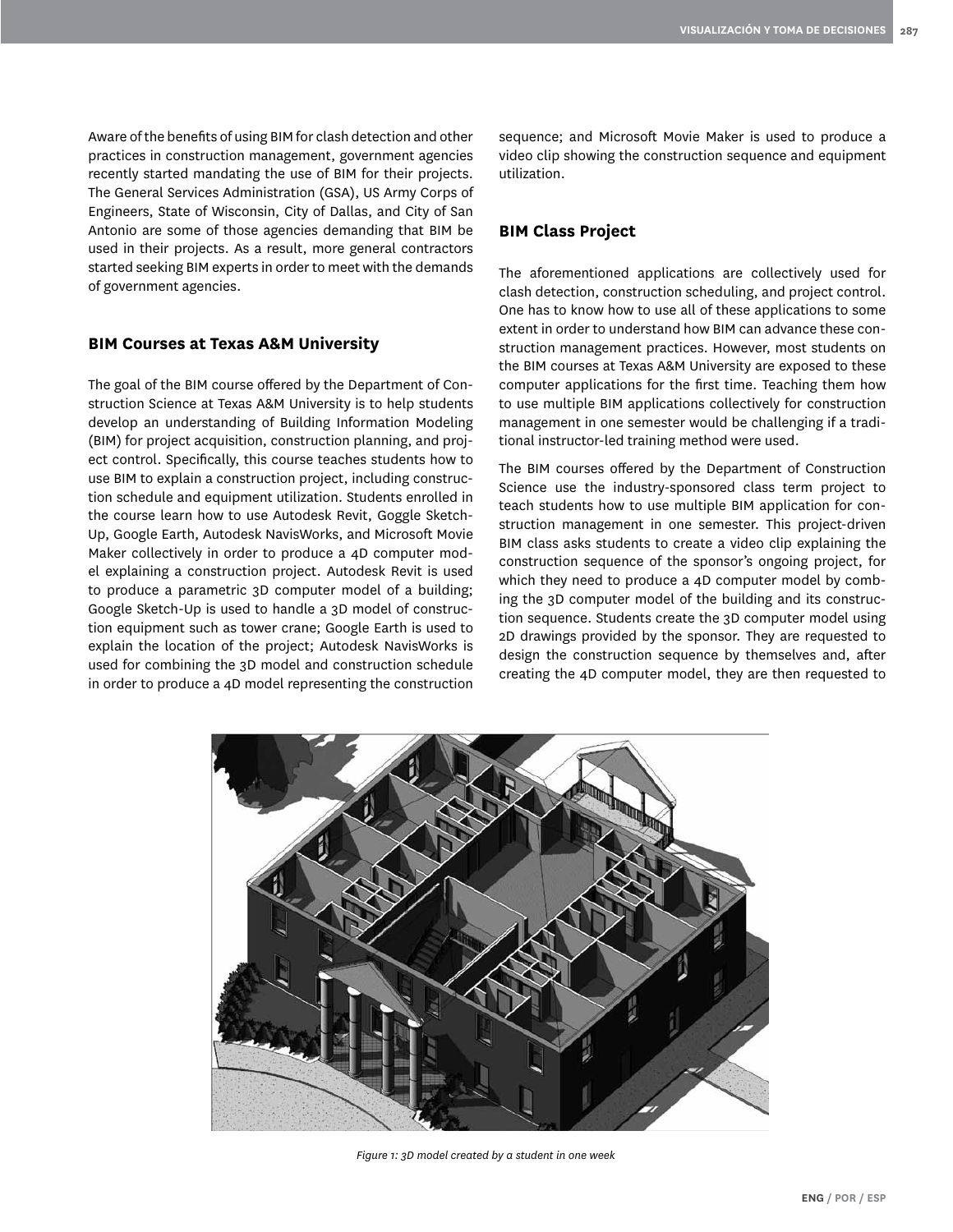**288**

produce a video clip visually explaining the logic of their construction sequence.

The industry-driven class project had students actively engaged in class activities and students were excited about having the opportunity to work for the sponsor's real projects. The class project helped them understand what was really happens in practice. They were willing to take additional workloads once they understood what was required in the construction industry. The sponsors were also excited about the opportunity to contribute to training BIM experts and were impressed enough by the students' work to offer them jobs when the semester was over. For instance, one sponsor arranged a special interview session for those who took the BIM course and hired three students among them. The sponsors monitored the progress of the class project through the semester before they decided whom to hire. Another sponsor hired a student immediately after the final presentation. The experiences of these students helped others to be positive about BIM and hopeful that they too would find employment by impressing the sponsors. It gave students the motivation they needed to actively engage in the class project. When students are fully motivated, they begin to teach themselves and an instructor does not have to teach how to use BIM applications in detail. Figure 1 shows the snapshot of the Autodesk Revit model created by a student within a week of the instructor demonstrating how to use it.

Teaching students how to produce a video clip explaining the sponsor's construction project is a little more complicated. The instructor needs to take students through the step-bystep procedures and check if they follow them as required. The instructor's understanding of the entire process is therefore critical. The process of creating a 4D computer model takes a significant amount of time and most students do not know how long to allocate for the class project. They tend to wait until the last moment before getting their class project started and, therefore, sometimes find it impossible to finish on time.

For 3D modeling, the instructor invites the architects to explain the configuration of the building. The 3D model created by the architects is used to help students have a better understanding of what they will work on. If the sponsor's project is too big for one student, it will be divided into smaller sections and assigned to a group of students. These models are combined into one in the next step for 4D modeling. Figure 2 shows the snapshot of the 3D model of the Texas A&M Health Science Center Research Building.

For 4D modeling, students import the pieces of the 3D model into Autodesk Navisworks and combine them into one integrated 3D model. They then divide the 3D model conceptually into work packages and design their own assembly sequence for these work packages. Upon identifying the start and finish date of these work packages, students put this information into the 3D model components associated with the work packages they designed.



*Figure 2: 3D Model created for the class project*



*Figure 3: 4D Model created for the class project*



*Figure 4: Video clip created for the class project*